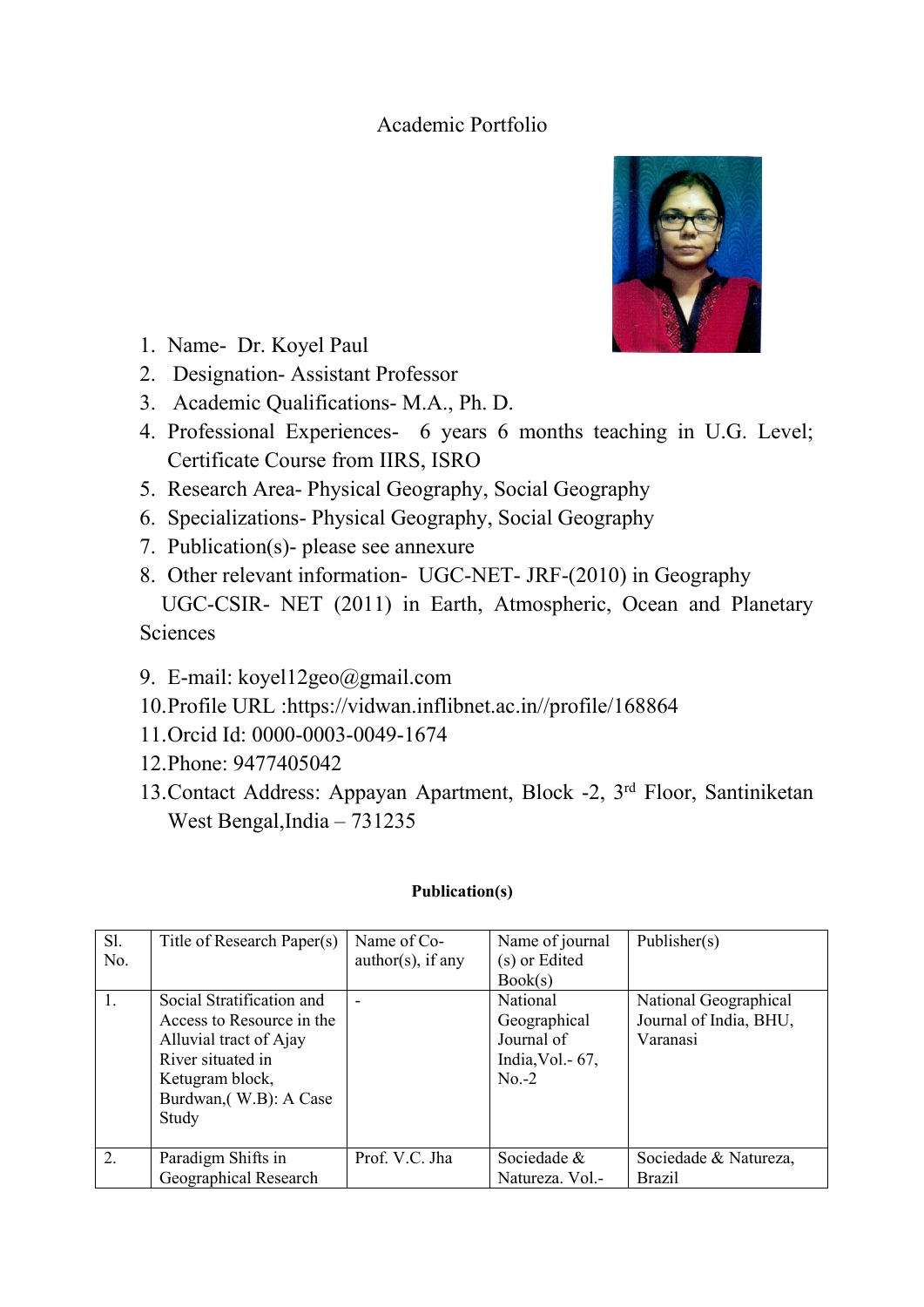|     | and Geo-spatial                                                                                                                                              |                          | 33, No.1.                                                                                                         |                                                                                                                                              |
|-----|--------------------------------------------------------------------------------------------------------------------------------------------------------------|--------------------------|-------------------------------------------------------------------------------------------------------------------|----------------------------------------------------------------------------------------------------------------------------------------------|
| 3.  | Applications<br>Rural Road network: The<br>Necessity of<br>Development in Rural<br>Bengal                                                                    | P. Nandi                 | Environmental<br>Degradation and<br>Disaster: A<br>Vision Plan for<br>Sustainable<br>Development,<br>Vol. 1 (ed.) | <b>Avenel Press</b>                                                                                                                          |
| 4.  | Global Warming or<br>Climate Change: A<br>Dillemma                                                                                                           | P. Nandi                 | Major<br>Environmental<br>Issues: Vulnerabil<br>ity & Impacts,<br>Vol. 1 (ed.)                                    | Maynaguri College                                                                                                                            |
| 5.  | Social Dimension of<br>Rural livelihood: A<br>Study From Chakdah,<br>Ketugram - I C.D. Block,<br>Barddhaman, West<br>Bengal                                  | Prof. M.<br>Bhattacharji | Maharastra<br>Bhugolshastra<br>Sangshodhan<br>Patrika, vol.-<br>XXXI, Nos. 2                                      | Maharasta Bhugol Shastra<br>Parishad, B.J.S. College,<br>Bagholi, Pune,<br>Maharastra.                                                       |
| 6.  | Pattern of nutrition as an<br>indicator of Quality of<br>life: Reconnaissance<br>study of Bankui village,<br>Ketugram-1, C.D. Block,<br>Burdwan, West Bengal |                          | Man and Life,<br>vol-39, Nos. 1&2                                                                                 | The institute of social<br>research and applied<br>anthropology,<br>Bidisa, P.O.-<br>Fulgeria, Paschim<br>Medinipur, West<br>Bengal, 721437  |
| 7.  | Application of alternative<br>technology for<br>sustainable livelihood                                                                                       | P. Nandi                 | Rural<br>Development:Ch<br>allenges and<br>Opportunities, Vo<br>$1.1$ (ed.)                                       | Geographical Society of<br>North Bengal, Alipurduar,<br>Jalpaiguri, W.B.                                                                     |
| 8.  | <b>Agricultural Productivity</b><br>and Pattern of Crop<br>Diversification in<br>Burdwan district                                                            |                          | Practicing<br>Geographer<br>Vol.17, No.1                                                                          | Indian Geographical<br>Foundation, Shree Ranjani<br>Housing Society, Apt.<br>Puja-3,662Picnic Garden<br>Road, Tiljala P.O.<br>Kolkata-700039 |
| 9.  | An Overview of literacy<br>in Burdwan district                                                                                                               |                          | Geo-Analyst<br>Vol.2, No.2                                                                                        | Geographical Society of<br>North Bengal, Alipurduar,<br>Jalpaiguri, W.B.                                                                     |
| 10. | Urbanization and slum<br>livelihood: a view from<br>Kolkata Municipal<br>Corporation                                                                         |                          | Globalization<br>Governance And<br>Sustainable<br>development                                                     | Progressive<br>Publishers, 37A, College<br>Street, Kolkata-73                                                                                |
| 11. | Spatial Variation of<br>literacy and its influence<br>in the society of West<br>Bengal                                                                       |                          | Vision , Vol.xxxii<br>i, No.1                                                                                     | Joy Prakash Narayan<br>Institute of Economics &<br>Social Studies,<br>Bhubaneswar, Orrisa                                                    |